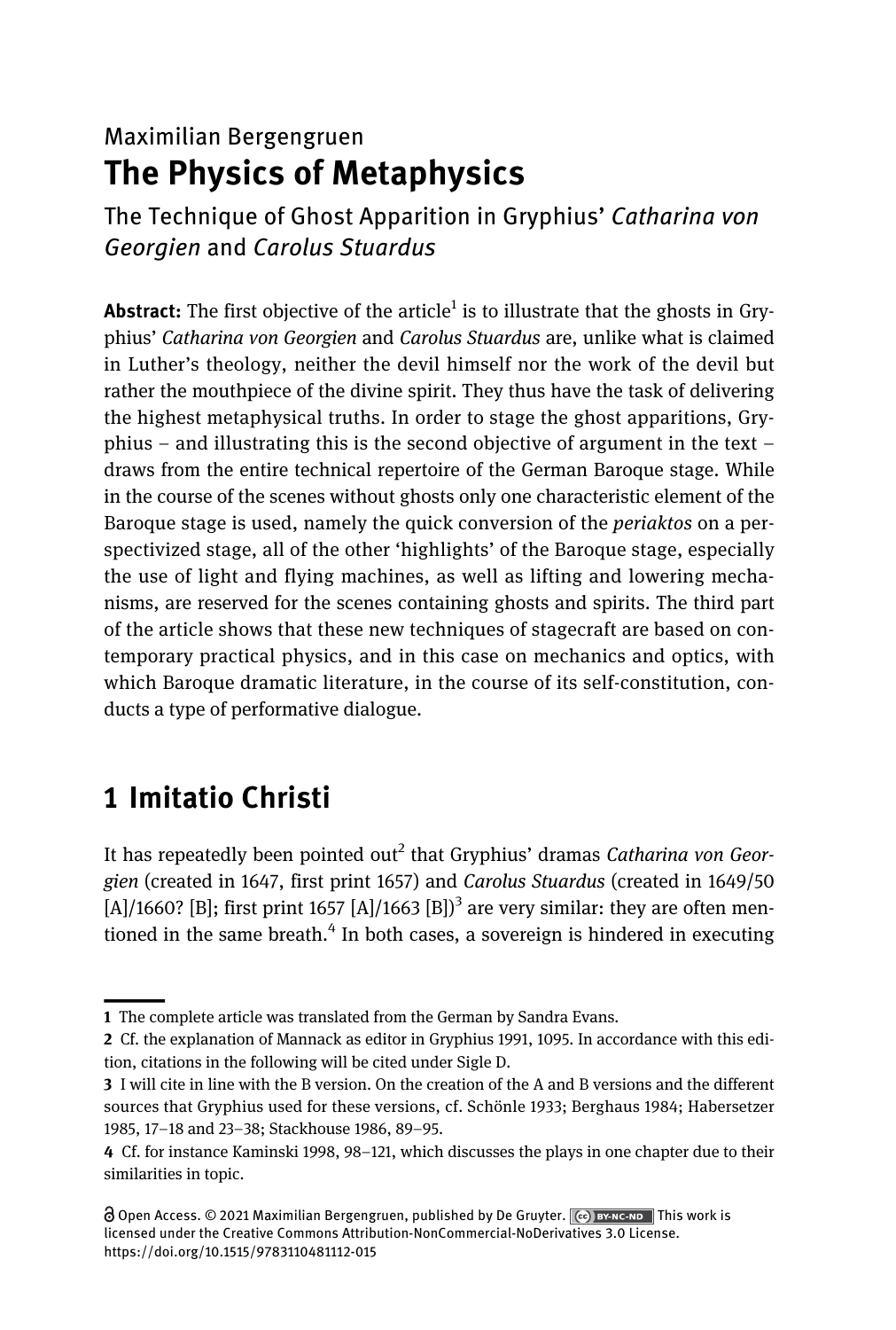his authority, and even threatened with death, as a result of the confrontation with a second power. For Catharina this second power is the Persian ruler Shah Abbas, and for Carolus it is Cromwell and the movement of Independents. In the end both rulers will suffer death as martyrs (cf. Steinhagen 1977, 299–302; Parente 1987, 186–208). They are able to face death and, in Catharina's case, stare the preceding torture straight in the eye because they trust in Christ and, what is more, perform the imitation of  $Christ<sup>5</sup>$  and consequently replicate his passion. As a result of being so close to and even identifying with Christ, they attain a strength that enables them to overcome the fear of pain and death.

However, the plays are not so similar that the imitation of Christ would be organized in the exact same way. For Catharina, her situation is that she is a prisoner of Shah Abbas, who covets her and wants her to become his wife. If she were to accept his proposal, she would be free on the outside and possess a kingdom; however, in order to do so, she would have to give up her inner freedom:<sup>6</sup> her religion and her loyalty toward her husband even after his death (cf. Szarota 1976, 71).

Now, if Catharina were to reject Shah Abbas's proposal, she would have to be well aware of the likelihood that she will soon suffer torture and then death. As Schings (cf. 1968, 57–68) has shown, she is able to bear the prospect of impending attacks on her body by invoking a stoicism in which the spirit withdraws from the body that is or will be maltreated. This becomes obvious as she, in reference to her role as queen, shouts the central sentence of the stoic doctrine at Salome: "Regire dein Gemütt" (D 190, V. 72).

We find this analogization of ruling the kingdom with self-control of emotions, or in other words the transfer of sovereignty into one's psyche, as early as the *Meditations* of the stoic Emperor Marcus Aurelius: "τὸ κρατεῖν ἑαυθτοῦ" (I, 15; "mastery of self;" Marcus Aurelius 1944, 10–11). This turning back toward the inner life in Marcus Aurelius's text leads to a devaluation of the outer realm, of which one's own body is also a part: "ὁ κόσμος ἀλλοίωσις, ὁ βίος ὑπόληψις" ("The Universe is change, life is opinion;" Marcus Aurelius 1944, 50 and 53). Catharina also thinks this way; in the words of the priest who speaks about her after her martyrdom: "Diß Thraenenthal / die Erd | Diß Angsthauß war nicht mehr des grossen Geistes werth" (D 213, v. 179–180).

<sup>5</sup> Cf. with respect to Carolus the analysis in Niefanger 2005, 164–170. With recourse to Habersetzer 1985, 37–38, Niefanger provides evidence that the figure of thought of Karl's Imitatio Christi originates from the "royalistischen Seite des historischen Diskurses der Zeit" (169). Cf. also Grimm 1986, 6–7.

<sup>6</sup> On the ambiguity of freedom and imprisonment in Catharina, cf. Feger 1997, 94 et passim.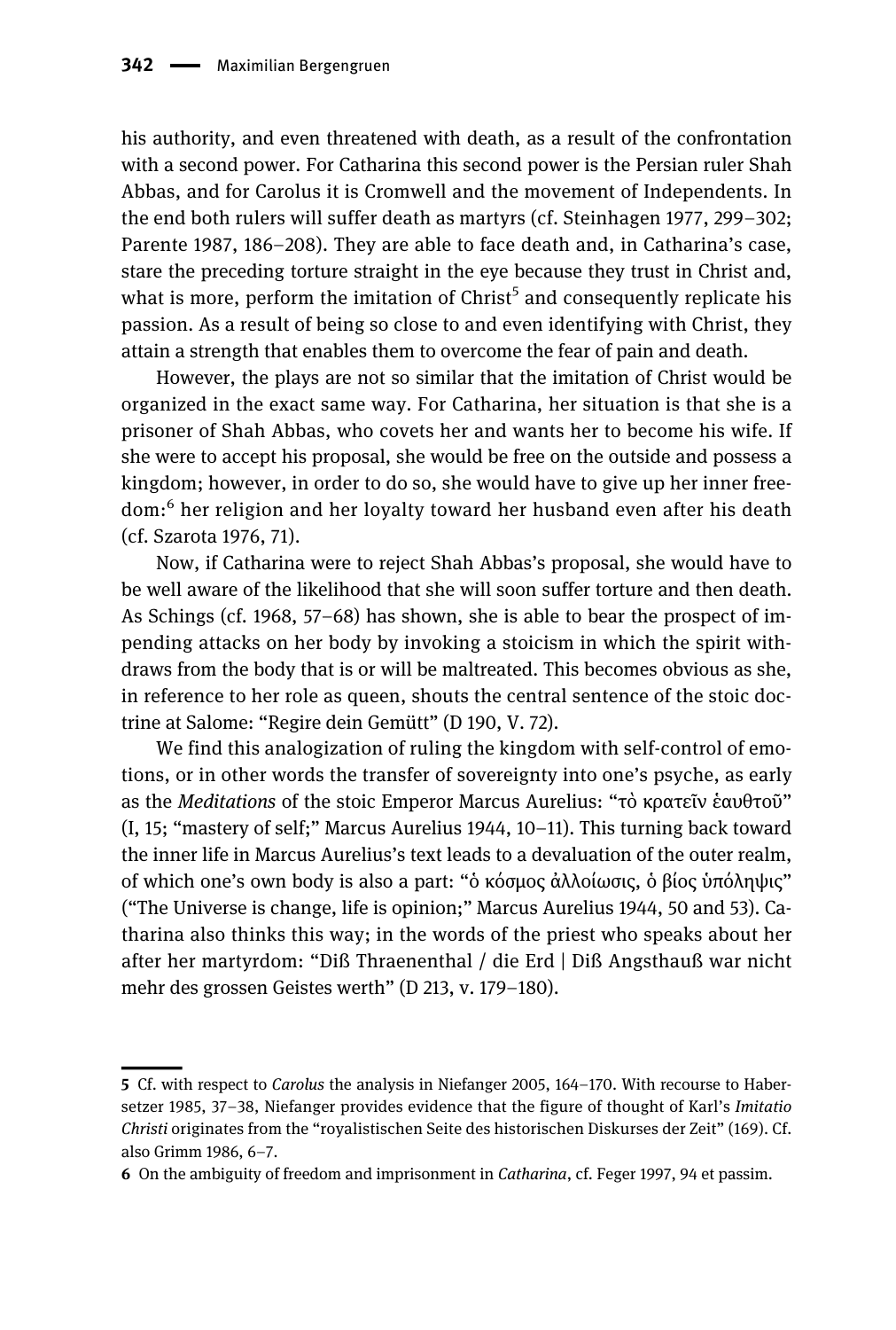Furthermore, Catharina considers herself to be a sponsa Christi, something also established by Schings (cf. 1968, 69–72). This is in two ways a logical response to the decision with which Shah Abbas confronts her. First of all, by marrying a heathen Catharina would, from a Catholic perspective, violate the "überaus enge Vereinigung Christi und der Kirche" ["Arctissima Christi et Ecclesiae […] coniunctio"], which symbolizes marriage as such (Buse 1867, 310; cf. Rieks 1996, 23–135). Moreover, from a Protestant perspective,<sup>7</sup> her bond with God through marriage, which indicates that people are "ynn sunden empfangen und geporn," although each sin implicit in sexuality is "verschonet" (Luther 1907, 304) by God, would be destroyed and she would thus be thrust into sin. Hence Catharina clearly understands that with his marriage proposal the heathen Shah Abbas would replace not only her husband, but also the one who created this matrimony, namely the Christian God (cf. Bergengruen 2013).

Second, in love mysticism it is the female soul which unites with the male lover, i.e., Jesus Christ, in the act of mystical union. As is well known, it is Bernard of Clairvaux (1090–1153) who in his sermons fixes and canonizes the tradition of interpretation according to which the expected union of the lovers, as described in the Song of Songs, should be understood allegorically as a union of the soul (*anima*, female) with God (male).<sup>8</sup> Gryphius, however, does not directly refer to this tradition, but rather to its specifically Protestant reception.<sup>9</sup> Thus Catharina follows the anti-corporeal stoicism that she has also invoked, as mentioned above. As a martyr with a maltreated body, and with her impending death, she cannot count on her body, but only her soul. It is only this that will later unite with the heavenly groom.

Now, as regards Carolus Stuardus: the imitation of Christ as a figure of thought has been referred to many a time in the research literature.<sup>10</sup> Yet the meaning developed here is slightly more differentiated: namely, the notion of the two bodies of the king is actually invoked beyond that in different places in

<sup>7</sup> As a representative of the Caucasian Eastern Church with respect to confession, Catharina is something like a blank space or a projection plane for Gryphius.

<sup>8</sup> Cf. the Song of Songs tradition of interpretation of spiritual wedlock (instead of wedlock in church), especially in Bernard of Clairvaux, Ruh 1990, 253ff. (with a reference to the foundational work conducted by Ohly 1958, 135ff.), as well as McGinn 1996, 280ff.

<sup>9</sup> Cf. Loos 1999, 698–716. The reference to the Protestant tradition of a Unio mystica reinforces a fundamental tendency in recent research, within the framework of which Gryphius' Protestant disposition is increasingly emphasized despite his taking on Catholic motifs. Cf. in general Tarot 1987, 226–231; Borgstedt 1999, 563–565 (similarly, Borgstedt 2000, 48–49); Bogner 1999.

<sup>10</sup> See Schöne 1968, 167–169, with a focus on the thought of the figuration or post-figuration; as well as Habersetzer 1985, 21–24 and 35–36. On the political dimension of the martyr dramas, cf. Spellerberg 1996, 442–44, and Streller 1993, 110–118, particularly, however, Campe 2000, 283–287.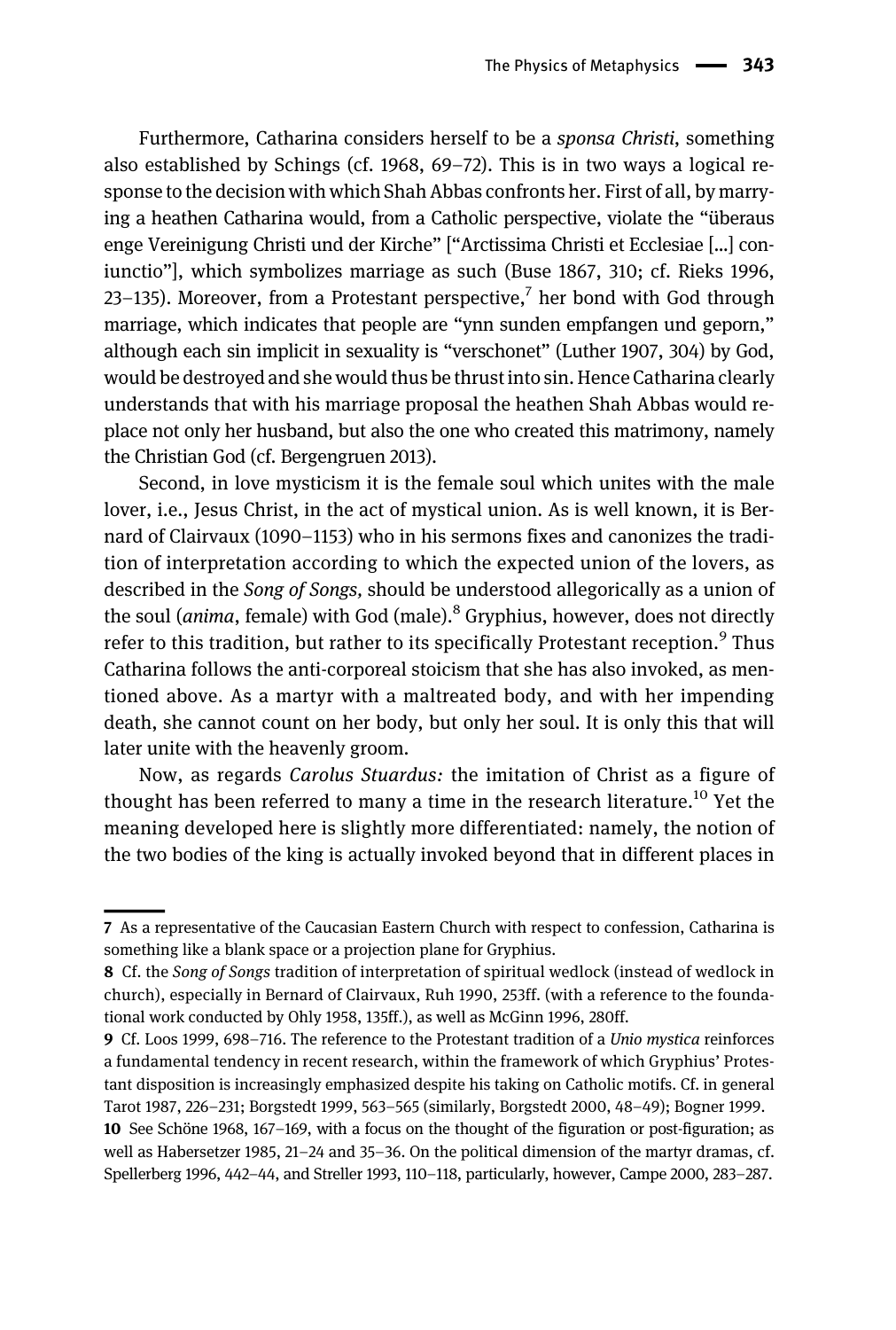the drama. However, this notion is understood not in the sense that the physical body stands for the mystical body of the king, but rather in the sense that when the physical body dies (and this is what Carolus Stuardus assumes), the mystical one will continue to exist:

Jch muß die Trauer-Post an Freund' und Kinder schicken Daß Carl itzund vergeh'. Nein! kan der untergehn Der zu der Crone geht! der feste Carl wird stehn / Wenn nun sein Coerper faellt / der Glantz der Eitelkeiten / Der Erden leere Pracht / die strenge Noth der Zeiten Vnd diß was sterblich heist / wird auff den Schauplatz gehn / Was unser eigen ist wird ewig mit uns stehn[.] (D 519, v. 42–48)

That which will be killed, according to the argumentative logic of Carolus, is merely the external body of the body, which essentially belongs to the "Glantz der Eitelkeiten," to the "Erden leere[r] Pracht" etc. Karl's remarks differ from pure Vanitas imagery in that he not only considers immortality to be a "Selen schatz," as the famous sonnet by Gryphius (1963, 48) claims, but also that it is the crown, i.e., the sign of his sovereignty.

The "corona […] invisibilis" (Kantorowicz 1997, 336) mentioned here represents the corpus mysticum of the empire ruled by Karl. In essence, the argument is that the king is in fact more than merely his physical body. Through the crown he wears, he is guaranteed to live on as a representative of his empire and of Christ after he dies. The mystical body of the king, the mystical crown and the mystical kingdom cannot be harmed by the physical death of the ruler.

Kantorowicz pointed out that the notion of the mystical body of the empire is a politicization of a theological theory. The corpus reipublicae mysticum is the legal successor of the corpus ecclesiae mysticum (cf. Kantorowicz 1997, 194–196 and 207). Originally, however, the notion of the mystical body is valid for all of humanity. In this case, accordingly, it is not the mystical body of the church that is indicated, but rather the body of Jesus Christ.

The notion of the mystical body of Christ, in which all believers, maybe even all persons and possibly even all creatures, are able to partake, is developed in different places in Pauline theology (e.g., 1 Corinthians 6:15, 12:12, 12:18, Romans 12:5 etc.) and is an elaboration of the idea of the state as an organism, a figure of thought already cultivated by Plato and Aristotle.<sup>11</sup> This figure of thought is referred to prominently in Neoplatonic Patristics, for instance by Gregory of Nyssa in Oratio chatechetica magna (cf. here Bergengruen 2006).

<sup>11</sup> Cf. here the still valuable article by Nestle 1927, 350–360.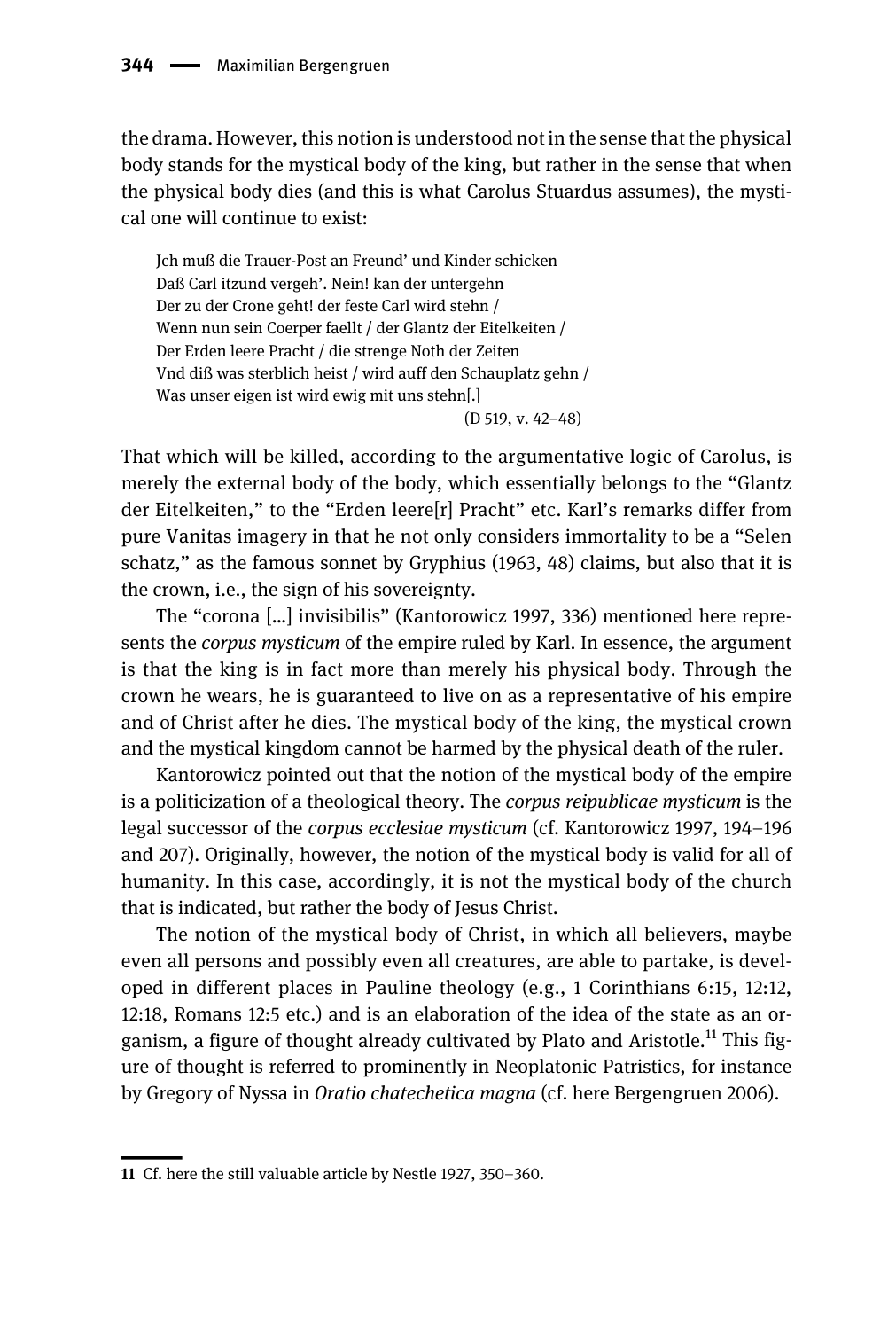Karl of course knows that the notion of the king' mystical body goes back to the notion of the mystical body of Jesus Christ. In this respect he deliberately calls for an imitation of Christ if he himself lays claim to "Der Ewikeiten Cron" (D 545, v. 448), which goes beyond the purely political dimension, in that he makes an analogy between his death and the Passion. Carolus Stuardus is a successor of Christ not only qua royal dignity, but also because he, just like Catharina von Georgien (and also Leo Armenius in the play of the same name), does not eschew the death intended for him, but carries his cross and follows Jesus.

#### 2 Dreams and spirits: Theory

It is striking that those crowned heads who succeed Christ have contact with him in ways not restricted solely to quiet prayer. From the theater's viewpoint, this might result from the fact that this form of dialog is not very meaningful. Gryphius, who very much conceives his plays with actual production in mind (cf. here Flemming 1921, 165), accordingly provides for an entirely different form of communication.

In the preface to Carolus Stuardus he writes in reference to Petronius's Satyricon (118, 6):

Freilich gilt hier mit Sicherheit jenes Diktum Petrons: "Historische Tatsachen sind nicht einfach in Verse zu bringen, weil das die Historiker weit besser machen, sondern durch Retardierung und Verwendung mythologischer Figuren" – dazu füge noch Geistererscheinungen und Masken [correct: Geister- und Gespenstererscheinungen] – "und die sentenziöse Prägnanz des Stils erscheint der poetische Geist, damit eher die Weissagung eines Rasenden offenbar werde als ein religiöses Vertrauen durch Zeugnisse einer Rede."<sup>12</sup>

(D 1102, v. 13–21; added by MB)

<sup>12</sup> In the original Gryphius writes: "'Non res gestæ versibus comprehendendæ sunt, qvod longe melius historici faciunt: sed per ambages, Deorum,' adde & spectrorum, Larvarumq; 'ministeria, et fabulosum sententiarum tormentum præcipitandus est liber spiritus, ut potius furentis animi Vaticinatio appareat, qvam religiosæ orationis sub testibus fides'" (D 446). This section in Petronius's text reads: "non enim res gestae versibus comprehendendae sunt, quod longe melius historici faciunt, sed per ambages deorumque ministeria et fabulosum sententiarum tormentum praecipitandus est liber spiritus, ut potius furentis animi vaticinatio appareat quam religiosae orationis sub testibus fides"–"Historical events are not to be treated in verses, for historians handle such material far better. The free spirit of genius should plunge headlong into oracular utterances, the succor lent by the gods, and the Procrustean control of lapidary phrases; the result should appear as prophetic frenzy rather than as a trustworthy, scrupulous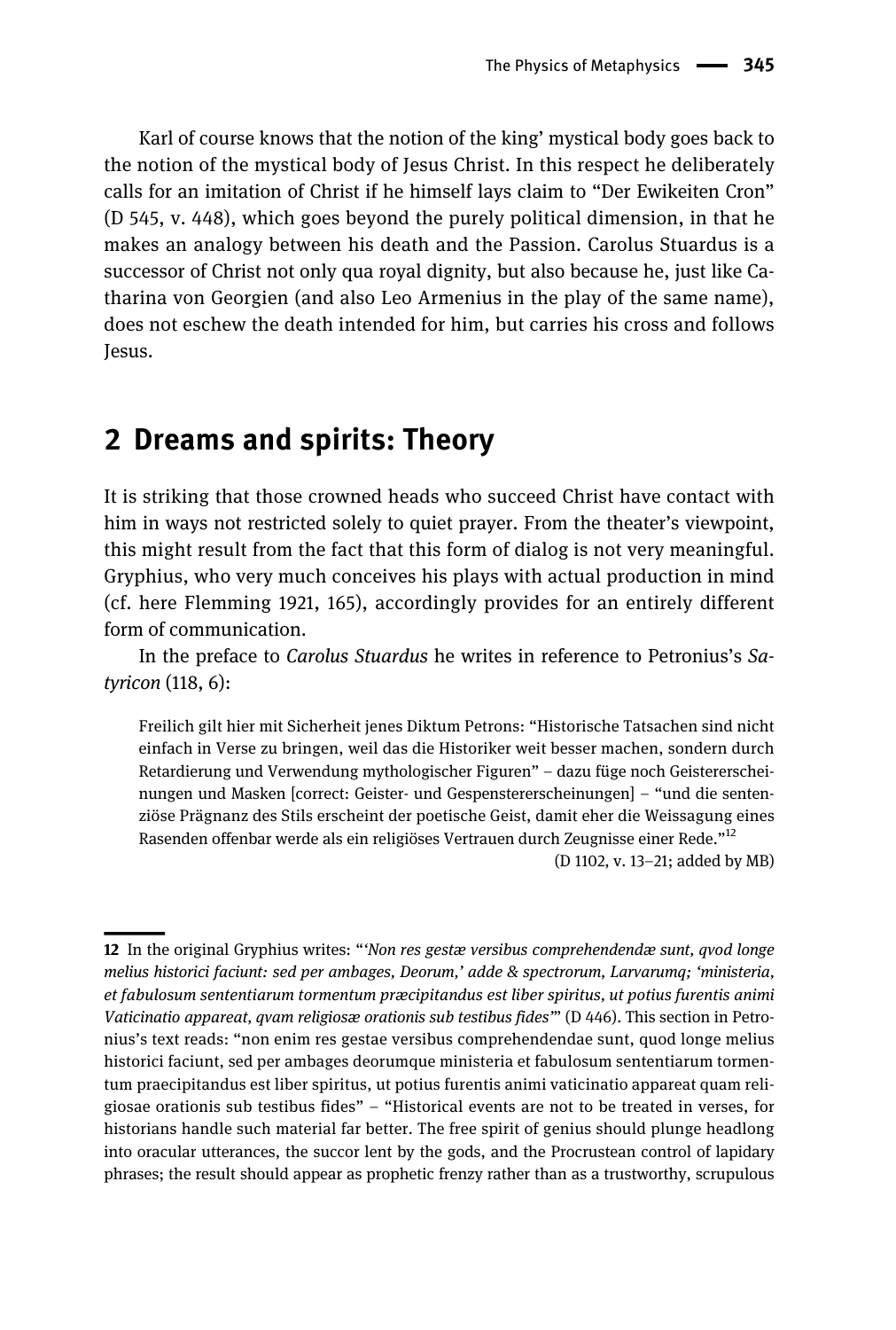What is remarkable here is not only the citation selected by Gryphius, but also the amendment he added. Let us begin with Petronius's theory of the theater, which assumes that that which is presented at the theater needs to neither historically nor legally be safeguarded. It is much more significant that the speech contains a theatrical dimension, for instance when it concerns the "Weissagung eines Rasenden" or a vision. So much for Petronius.

Gryphius, however, goes one step further when he weaves his own amendment into Petronius's citation ("dazu füge noch Geistererscheinungen und Masken [correct: Geister- und Gespenstererscheinungen]") and thus also considers the apparition of ghosts a necessary theatrical presentation which is separated from pure historicity. This last addition is not completely unproblematic. The genre might allow for it, but theologically it contains a few pitfalls, at least for a Lutheran such as Gryphius.

What is an apparition of a spirit or a ghost, in reality? According to Lutheran orthodoxy it is none other than the "Teufel" himself, who "des Nachts" is responsible for the appearance of "Gespenst vnd Poltergeister" (Porta 1591, Bl. 328r). The Lutheran stance evolved from its strong belief in the devil on the one hand, and on the other from its dissociation from the Catholic position, which insists that purgatory exists and consequently considers ghosts to be either demons, or rather animae damnatae, or animae purgandae, i.e., damned persons or souls in purgatory that appear to humans in order to scare them or to plead for their own redemption (Schott 1667, 292).<sup>13</sup>

Let us, however, keep our focus on Gryphius: his insistence on ghosts and spirits being an elemental part of the theatrical plot is not consistent with Protestant doctrine because according to Luther the words of spirits or ghosts are the keenest of competition to the divine word: "Gott wils nicht haben / das du von den Todten lernen / vnd Wahrheit forschen solt." Man should not listen to the word of the evil spirits but "auff Gottes Wort" (Porta 1591, Bl. 329v) alone. Gryphius thus placed himself in a self-made dilemma: the genre of the drama as such and the technical possibilities of performance in practice – something I will talk about later – support the apparition of ghosts; theology, however, does not allow it.

Gryphius is very well aware of the fact that he is caught in this dilemma. In the preface to Leo Armenius he feels obliged to defend the "Träume / Gesichter / frembde Bilder" (D 11–12, v. 29–30), and in the preface to Cardenio und Celinde he

account attested by witnesses" (Petronius 2003, 129f; Petronius 1996, 113). My translation tries to highlight Gryphius' reading of the passage.

<sup>13</sup> See also Rieger 2011, 39–47; Neuber 2005, 31–32; as well as Mahlmann-Bauer 2004, 124–125.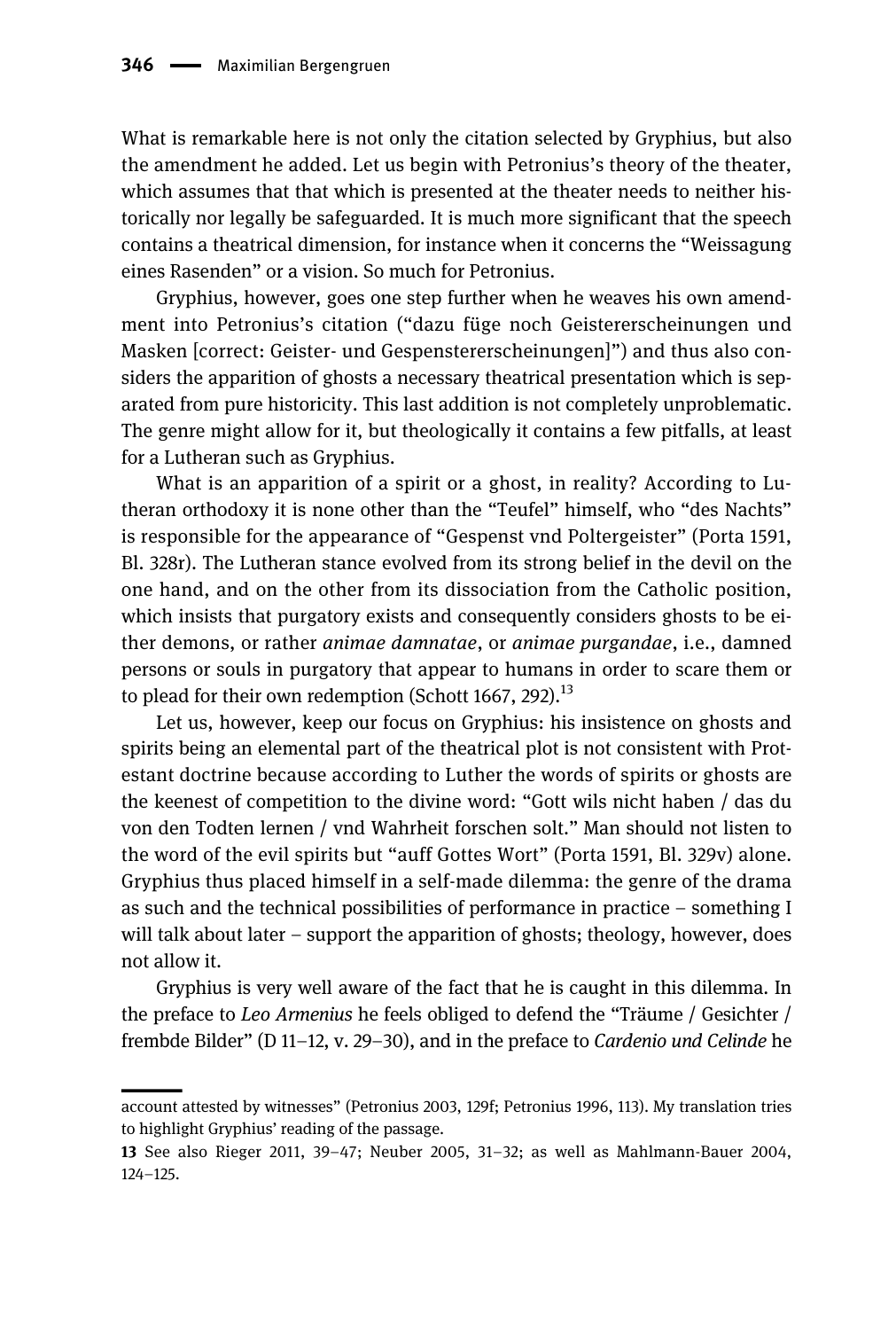defends the appearance of "Gespenster und Erscheinungen" (D 235, v. 2), i.e., exactly those two elements he, with Petronius beyond, considers to be especially important for the theatrical performance in comparison to the historical one.

The argument accompanying the apologia is divided into two parts. Firstly, Gryphius underlines the metaphysical truth of visions and apparitions. With respect to ghosts he refers to his treatise called *De spectris*, which was still to be published at that point in time (which was, however, never actually released), when he emphasizes that he will prove at a "besonderen Ort" that the ghosts and spirits are not merely "Mährlin oder traurige Einbildungen" (D 235, v. 3).

Secondly, concerning visions, he also maintained that one should not consider them "für gantz eitel" (D 12, v. 10) – irrespective of whether they appear in a literary or in a historical text. Beyond that, he argues (with Petronius and of course Aristotle, Poetics 1451) that completely different rules apply to a literary, and to be more precise to a dramatic text, and specifically for visions and apparitions. In the preface to Cardenio und Celinde Gryphius emphasizes that this play is a "Gedicht[]" (D 235, v. 6). What this in turn means he has already elaborated on in the preface to Leo, where he admits that he allowed a little "Freyheit" "auff diesem Schauplatz" for the "Dichtkunst" (D 12, v. 28–30).

One must interpret this to mean that in the field of dramatic poetry another form of theology – or better, another form of discourse on and confirmation of theology – prevails. The strict Lutheran rules, which maintain that only the devil can be involved in apparitions, are revoked. However, the purpose of this difference is not to question the Lutheran confession as a whole, but quite the opposite: to affirm it using the methods of the theater.

The ghosts in Leo and in Cardenio do not speak for themselves (not even the evil ones among them); rather they utter nothing less than the word of God. In fact, the very same word of God which competes in Lutheran theory beyond the theater with the words of ghosts, can coincide with them, and even act as verification on (the theatrical) stage.

### 3 Dreams and spirits: Practice

So much for theory. Let us now look at the visions and apparitions of ghosts in both plays. In the case of *Catharina von Georgien* it is quite easy. There is actually only one ghost: the protagonist herself. Catharina appears to her lover and antagonist Shah Abbas at the end of the drama exactly at the moment he feels remorseful about the murder ("bringt die Mörder umb / die Hand an sie geleget! | Weg Zepter weg! Chach hat hir selber Schuld!") and wants to kill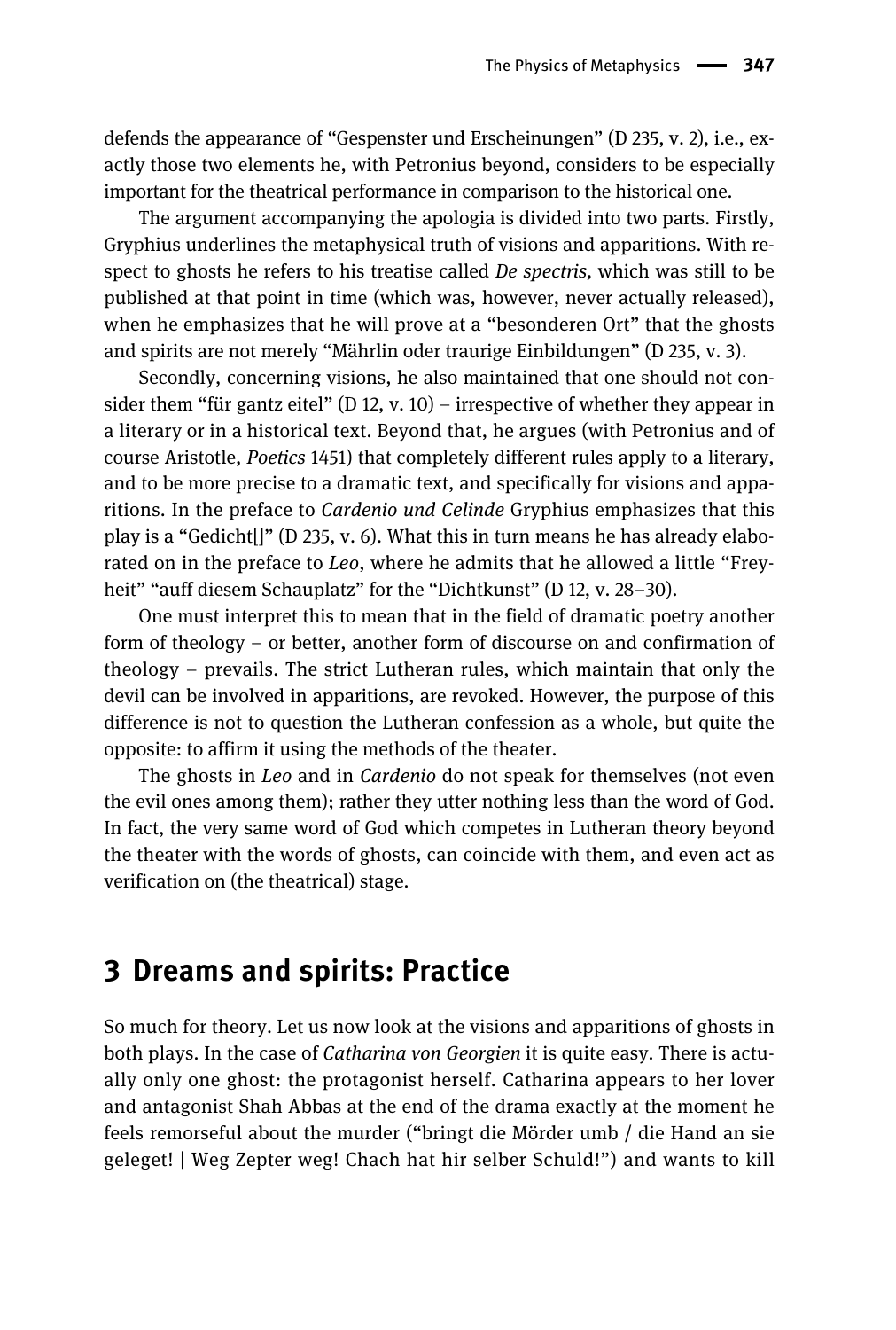himself: "Komm komm mein Schwerdt! wir haben Macht uns selbst zu straffen!" (D 221, v. 417–418, 421).

As Shah Abbas sees her, he is not sure whether this is an apparition or a fantasy: "Wie? oder schreckt uns eitel Phantasy!" (D 222, v. 427). However, whatever Catharina is, she delivers a kind of prophecy with respect to the downfall of Shah Abbas:

Dein Lorberkrantz verwelckt! dein sigen hat ein Ende. Dein hoher Ruhm verschwindt! der Tod streckt schon die Haende Nach dem verdamten Kopff. Doch eh'r du wirst vergehn; Must du dein Persen sehn in Kriges Flammen stehn / Dein Hauß durch schwartze Gifft der Zweytracht angestecket / Biß du durch Kinder-Mord und Nechstes Blutt beflecket Feind / Freunden und dir selbst untraeglich / wirst das Leben Nach grauser Seuchen Angst dem Richter uebergeben. (D 222, v. 433–440)

This ghostly appearance corresponds very closely to a vision<sup>14</sup> that haunts Catharina from the beginning to the end of the play. Here, not only does she consider the ascent to the throne offered by Shah Abbas a prefiguration of her future torture; what is more, the torture is closely analogous to Christ's way of the cross. This becomes obvious to her with the imagined crowning especially:

Daß die besteinte Cron die mich vor disem schmueckte Diß mein geaengstet Haupt mehr als gewoehnlich drueckte; Biß mir das klare Blut von beyden Schlaeffen lif / Vnd ich an statt der Cron nur Rosen-Aest ergriff / Verdorrte Rosen-Aest / die als ein Krantz gewunden Fest umb die Stirn gedruckt auff meinen Haren stunden. (D 136–137, v. 333–338)

Before she is then actually tortured, in the last citation she once more makes the implicitly mentioned reference to Jesus Christ explicit: "Schaut JEsus geht voran! ein Augenblick beschwert / | Die Ewikeit erquickt. Creutz / Messer / Zang' und Herdt | Sind Staffeln zu der Ehr'. Jtzt wird der Traum erfuellet" (D 200, v. 351–353). From this it is revealed that the last two visions are interconnected, which specifically emphasizes the christological moment. Through the consequent union with Christ via torture, Catharina is ultimately able to appear to Shah Abbas as a ghost, who makes a prophecy which does not deviate from

<sup>14</sup> Even though they have the form of a dream, it is important to distinguish visions from simple uses of the motif of the dream in the Baroque drama (see Borgstedt 1999, 574–575).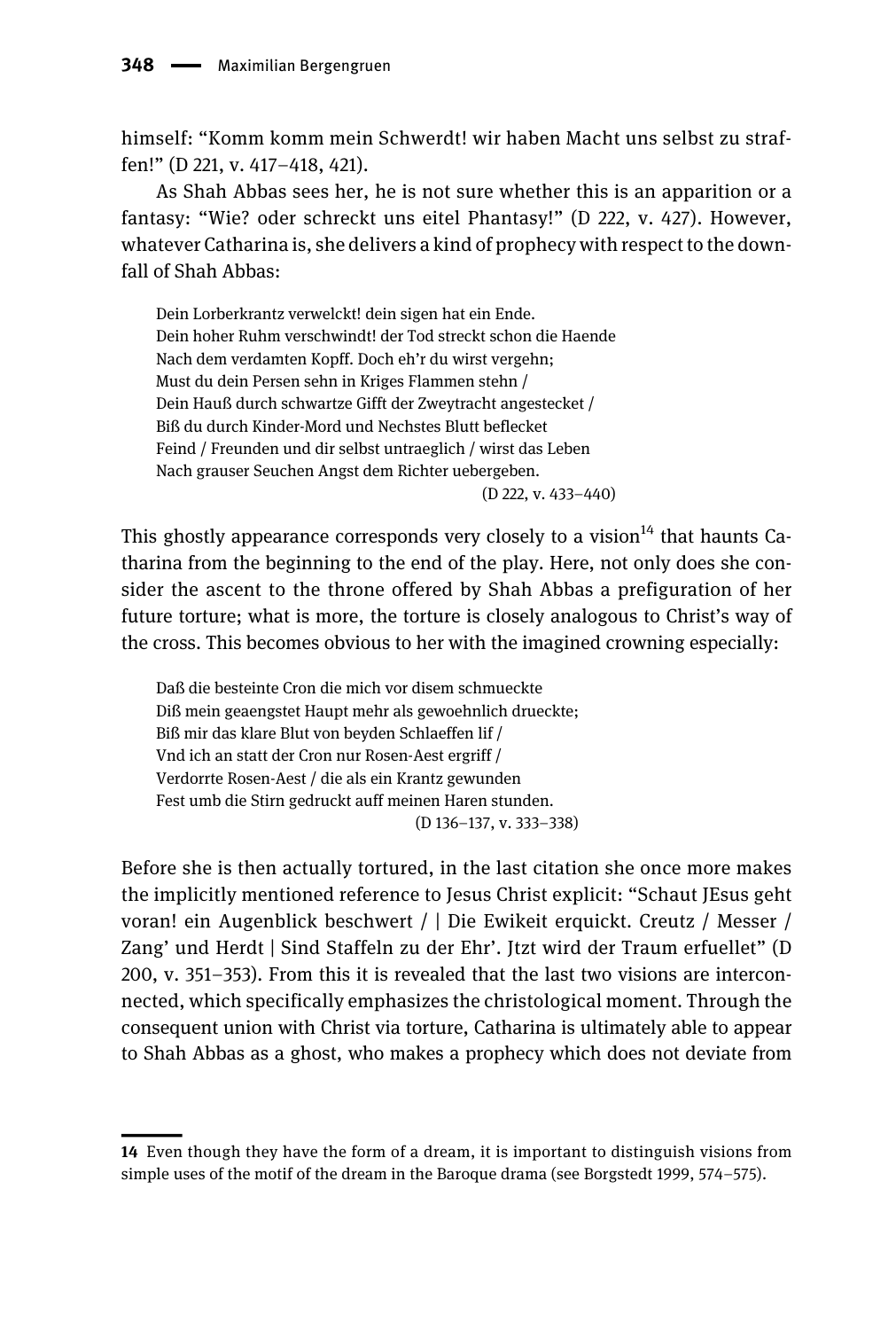the word of god one bit God at all. This spirit thus in no way comes from the devil, but is much more a figuration of (almost) pure divine speech.

Things get a bit more difficult in Carolus Stuardus. The topic of dreams/visions does not play a particularly important role here, at least not for Karl, who does not have the impulses that Catharina had. Instead, however, – at least in the B-version, which I am analyzing  $-$  there are considerably more apparitions of ghosts. The second Abhandlung starts with the appearance of Stafford's and Laud's ghosts and later on the ghost of Maria Stuart also appears. The former are Karl's two most important advisors, whom he had to have executed.

These two did not come in order to take revenge on Karl. They are very well aware of the fact that the English king acted solely in response to the pressure exerted by Parliament. Their intent was to point out the injustice now befalling Karl:

Er / der sein Leben waget Fuer sein verdrucktes Reich / wird von dem Reich vertaget / Fuer eines Henckers Fuß / und legt auff einen Streich Fuer aller Augen hin sein itzt enthalste Leich. (D 474, v. 237–240)

Most of all, however, both of the former advisors to Karl make a prophecy to the English people ("Weh! Weh! muß denn mein Geist sich wittern | Vnd dein Mord-Prophete seyn?" D 470, v. 121–122), that it will soon spill the same blood as Karl did: "Das gantze Land ist voll / | Voll Volck / das bald dein [Karls] Blut mit Blut aussöhnen soll" (D 474, v. 251–252). This prophecy is again taken up in the fifth Abhandlung as Poleh in his madness has a vision in connection to which the injustice of this act, like the acts of the ghosts of those who passed away in the second Abhandlung, becomes obvious to him. ("Du [Karl] stirbst ohn Schuld; und ich leb' allem Recht zu wider!" D 535, v. 161). And within the framework of this vision the prophecy from the second Abhandlung also becomes more concrete: what will be shown is the "Virtheilung des Hugo Peters und Hewleds" (D 536), the dead body of "Cromwels" and his combatants (D 537), and most of all, "wie der Bischoff / Carlen den II. krönet" (D 538).

This also clarifies that in this play too, all ghosts speak one language, namely in that she foretell divine judgement, which will come into being in English politics in the years following Karl's death. This is also and especially true for the ghosts and characters of the visions. They do not speak in their own names either, it is rather God who speaks from inside them and through them.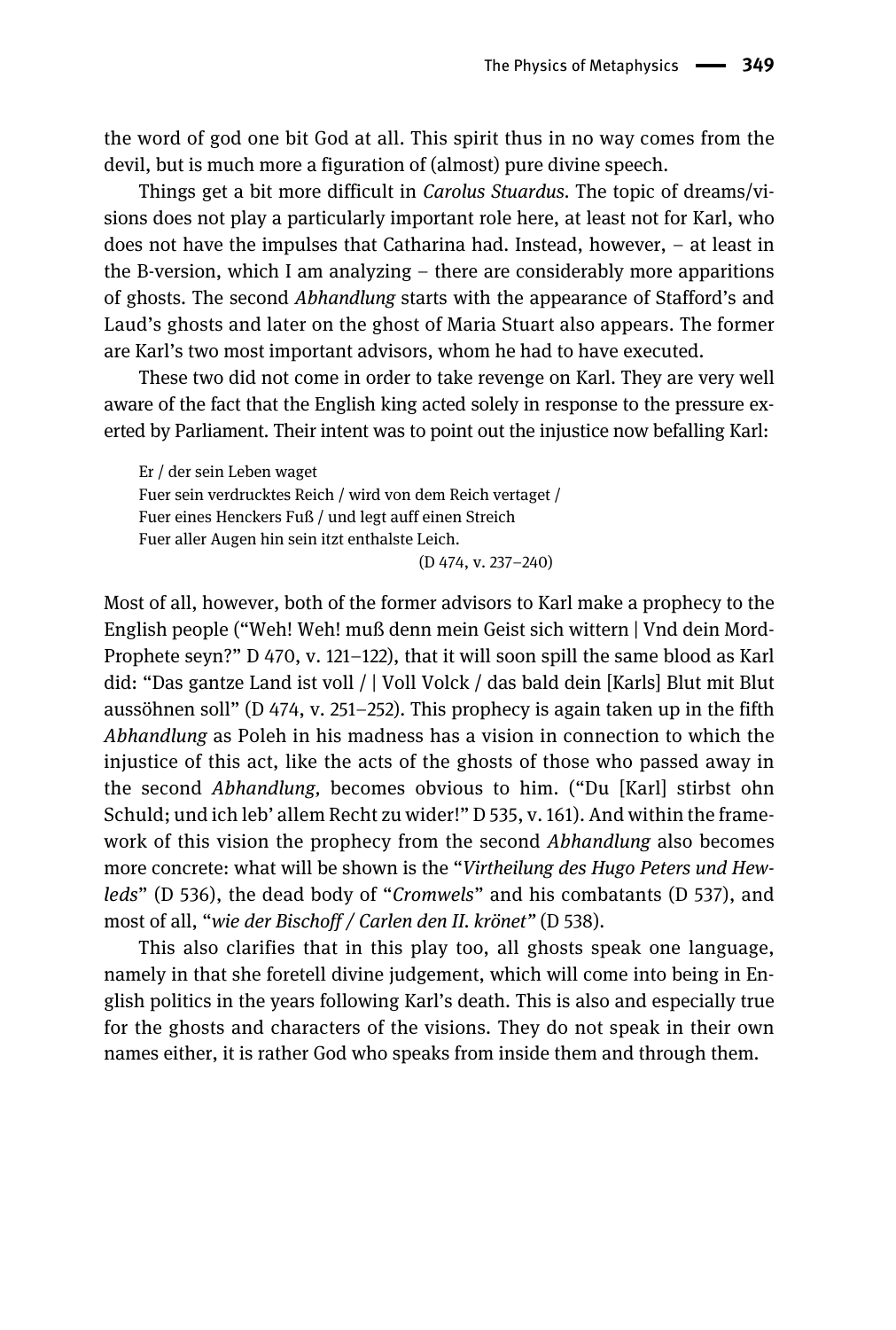### 4 Dreams and spirits: Technique

Let us now look at how the scenes with spirits are conceived technically, beginning with Carolus Stuardus. Remarkably, in this drama there are hardly any didascalia. Nevertheless, as is the case in Catharina (see below), we can assume a Telari-based transformation stage, as three stylized stage sets alternate, which frame the different figure groupings: Carolus and entourage, Cromwell and entourage, Fairfex and his wife. From this normal form of the transformation stage, the scenes with spirits are now able to come to the fore by an increased use of theater techniques. In order to reconstruct this I will start with the scene containing spirits in the fifth Abhandlung.

Via stage direction, Gryphius clearly states how he imagines the ghostly future events, i.e. the killing of the Independents, to occur:

Vnter disen Worten oeffnet sich der innere Schau-Platz / […] Der Schau-platz schleust sich. (D 536) / Der Schau-platz oeffnet sich zu dem andernmal / […] Der Schau-platz schleust sich. (D 537) / Der Schau-platz oeffnet sich zu dem drittenmal / […] Der Schau-platz schleust sich. (D 538)

In a strict sense, only a curtain, and not a setting can open and close – and this is arguably exactly what Gryphius intended: in the three cases mentioned the rear stage is opened using light and the rear stage curtain ("Schauplatz"). This is where the ghosts enter and exit the stage. And since this takes place far enough away from the audience, it is likely that no further technical aids are necessary to depict the killing of the Independents and the crowning of Karl II as an apparition of ghosts. The last stage direction reveals that this is such an apparition: "Die Geister verschwinden" (D 539; emphasis by MB).

Even in the first apparition of ghosts, in the scene where both former advisors of Karl appear in the second Abhandlung, Gryphius chooses to use the device of two stage halves. In this case the act begins with a ghost scene, most probably at the rear of the stage, and after a certain point in time an increase in light makes the front of the stage more visible. As the ghost of Maria Stuart appears after the ghosts of both advisors have appeared, Karl is actually also present and in fact "*auff dem Bette*" (D 471). One can assume that Gryphius imagined the scene in such a way that the first two ghosts appear at the back of the stage while the front of the stage is still dark. When Karl and Maria then appear together in the next scene, the front of the stage is also illuminated and thus can be performed on.

That this is the case is confirmed by the following scene which continues to show Karl "auff dem Bette." He shouts after the disappearing Maria: "Halt / halt betrübter Geist!" (D 474, v. 253). Now this third scene is then performed without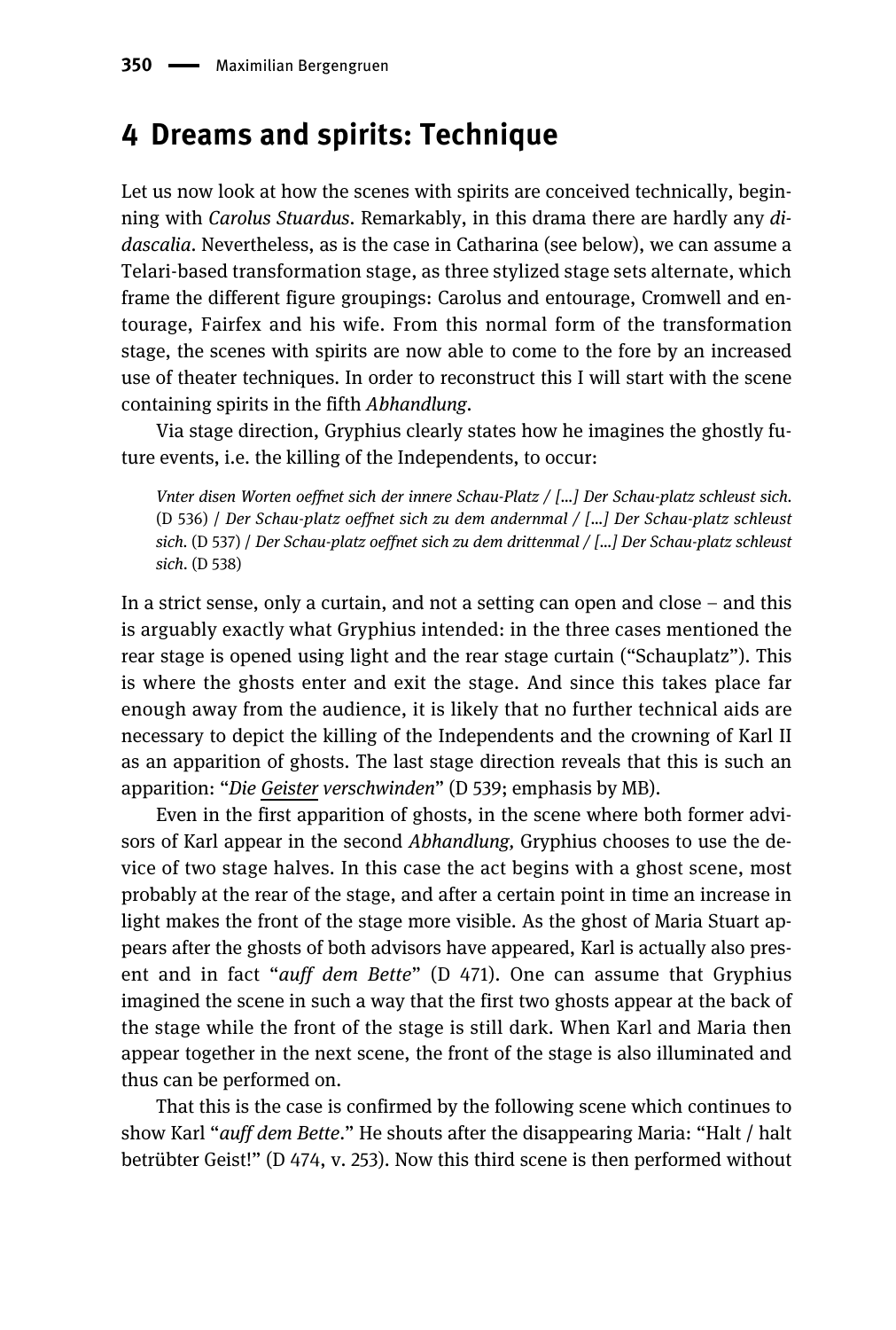ghosts in Karl's chamber/prison. Since there is no change in location, the first two ghosts then probably perform at the back of the stage and the third ghost at the front. The disappearance of the first two ghosts is thus not a problem, since the back of the stage is simply removed from events by dimming the light and using a curtain. How the third ghost disappears is not mentioned. Since he performs at the same stage location as Karl later does, and his vanishing is mentioned explicitly, one can assume (there is, however, no real evidence) that a flying machine that allows Maria to vanish from stage is foreseen.

Let us note that in *Carolus Stuardus* the apparitions of ghosts are planned primarily by opening and closing the rear stage, which is possible because this activity is somewhat removed from the spectators' view, due to distance. This is most probably supplemented by implementing flying machines.

Now let us deal with Catharina von Georgien, where the flying machine is a decisive instrument, as I will illustrate shortly. With respect to scene changes, also in the normal mode of operation, this piece uses the transformation stage. In each Abhandlung the Telari have to be changed several times on the open stage. A recurring formulation in the stage directions that precede the sequence refers to this: "Der Schauplatz verändert sich in das Königl. Gemach." / "Der Schau-Platz verändert sich in den Königlichen Lustgarten." / "Der Schau-Platz verändert sich in den Vorhoff des Palasts" etc. (D 162, D 183, D 210 et passim).

In the second Abhandlung, right in the middle of the act for once, another instruction is provided by the director: "Der SchauPlatz bildet ab den Königl. Verhör-Saal" (D 160; emphasis by MB). Since there is no explicit change in scene announced, it can be assumed that Gryphius plans to open the rear or front stage (more than likely the rear stage).<sup>15</sup> This can also be deduced from the plot. In the previous Eingang Abas speaks with Seinelcan. The "Gesandte aus Reussen" (D 160) is subsequently announced, whose request for an

<sup>15</sup> Unlike Flemming 1921, 170 and 180, I do not assume that in Gryphius' plays – in fact neither in Catharina nor in Carolus Stuardus – there is fundamental and constant exchange between the rear and front stage and that the most important events are situated rear stage. Moreover, I do not agree that in *Catharina* the formulation "der Schauplatz ändert sich in" indicates a change between the rear and front stages (compare Eggers 1967, 29, who speaks of a "bipolarity" with respect to the stage halves). To me this appears to be a violent misrepresentation of the cited sentence, which in my opinion illustrates that the stage hitherto performed on changes, regardless of whether this is the front or the rear stage. Ultimately, it does not seem certain that the sentence "der Schauplatz bildet ab" in general indicates a change in the stage set. More significant in my opinion is the issue of whether the audience realizes that a change in scene has taken place or not. Cf. the critique of Flemming by Zielske 1965, 130–132. A reference to the link between quick changes in scene and Gryphius' stage direction is also made by Müller 1967, 81.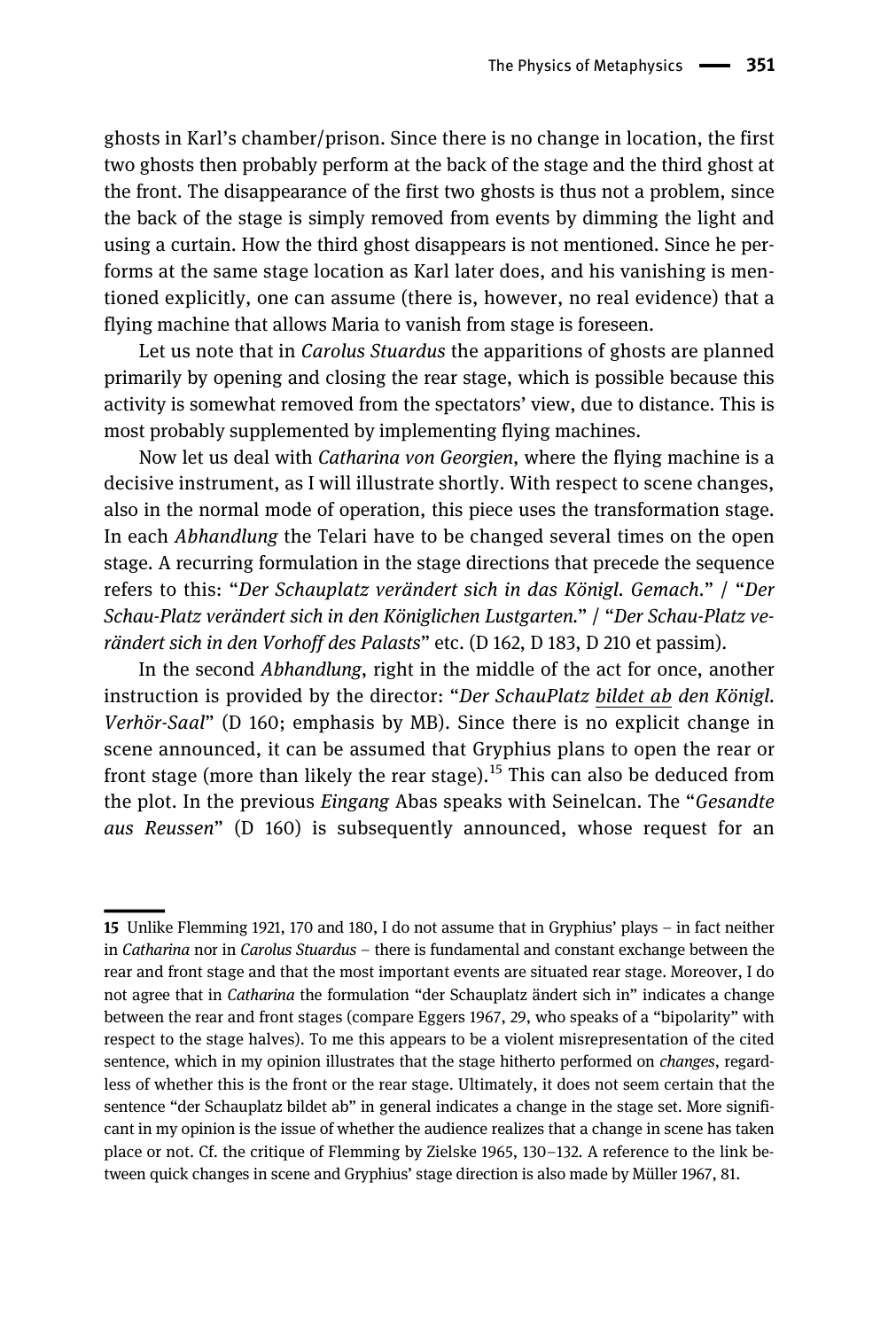Della Pratica delle Scene ø precipitare : dunque per non incorrere in fimili inconuenienti, conprecipitate? cumque per non mediter in minimal contemning connea oue fi diffe, che doueua andare la Profpettiua, in mezo ad effa vn legnerto ben inchiodato nel Palco di alrezza di vn piede, e mezo, fegnandoui nella medefima altezza il punto del concorfo che cofi le Cafe , e tutta la Scena moftraranno benifimo ; quando però dalla. linea della Profpettiua di mezo alla tella del Palco non vi fia meno di piedi quindeci, che quando non vi foffe tanto, in quel cafo fi dodi piedi quinoeci, che quando non vi tolie tanto, in quel calo li do-<br>uera mettere alquanto più baffo detto legno, ma però poco, hauen-<br>do diligente riguardo alla lunghezza del Palco.



Sia la tefta del Palco A B. e la linea paralella E. F. dove deve anda la tetta dei Patco A B. e la intea paraiella E. F. dove deve an-<br>dare la Profpertiva, il fuo mezo fia G. e fopra effo vi fi ponga il le-<br>gnerto G. H. che fia ben inchiodato in G. il quale fia alto vn piede, e mezo infino ad H. & in quella altezza fi porrà il punto del concorlo, e fi potrebbe anco mettere il fudetto legnetto, e punto del concorio in Loueroin K. ma pare , che la più commune voglia (acciòche mo-<br>in Loueroin K. ma pare , che la più commune voglia (acciòche mo-



ITROVATO, e fermato il punto del concorfo, fi do-All the OVA 1 OC eternation institute of the dapper and the process of the space of the dapper cent of the dapper control to the dapper control of the dapper control of the dapper control of the dapper control of the dappe

In quefto modo ; Piglieraffi vno Squadro fatto di due ftaggie fiinquello che viano li Falegranni, e Muratori, che fia giuditi.<br>
mo, e fiano li Falegranni, e Muratori, che fia giuditi.<br>
mo, e fiano li mezo della Sala, ò Teatro, fi mettera l'angoloretto<br>
dello Squadro in piano alla vifta , auuicinandofi, ò difcoftandofi fin tanto, che li raggi vifiui Palco con li lati dello Squadro vadano à terminare dentro alli due fegni delle tefte delle due prime cafe, come fi diffe nel Cap. 6. & all'hora dell'angolo dello Squadro nel piano della Sala, che cada perpendicolare-<br>dall'angolo dello Squadro nel detto piano, fenza però mouerlo dal<br>dall'angolo dello Squadro nel detto piano, fenza però mouerlo dal<br>luogo donde fu tr diftanza, come per effempio.



Sia la linea della tefta del Palco A. B. e li fegni delle tefte delle. Siala linea della techni del Palor A. B. e li fegui delle tette della ceptine Cafe C.D. lo Squadro E. F. G. e la vitta in H li raggi vi-<br>fui con lo Squadro fiano H E C. dentro al fegno C. & H G.D.dentro al fegno D. Dicco c

 $\mathbf{R}$ 

 $C$ ome



 $Com$ 

audience the Shah accepts without hesitation. Thus, Abas leaves his chamber to go into the "Verhör-Saal" (D 160) where the Russian is waiting. It would seem appropriate here to be able to expand the stage in order to represent this walk adequately and theatrically.

The crucial challenge with respect to the stage lies in the first Eingang in the first Abhandlung: "Vber dem Schau-Platz oeffnet sich der Himmel / unter dem Schau-Platz die Helle. Die Ewikeit kommet von dem Himmel / und bleibet auff dem Schau-Platz stehen" (D 125). The opening of the sky is not difficult to master with theatrical means, but the opening of hell is a little more difficult. It is most likely that a lowering mechanism will be used (Fig. 1).

The great challenge I referred to, however, is the flying machine, which is required so that the allegorical salvation can come down to earth from the sky (cf. also Flemming 1921, 176). If one assumes that the beginning and end are conceived analogically, then it makes sense to speculate that the apparition of ghosts described above – and now we return to the original topic – i.e., the appearance of the dead Catharina as a spirit, will again be carried out with the flying machine.

At this point the stage directions are somewhat simple. It is merely mentioned that "Der Geist erscheinet" or "Verschwindet" (D 222). However, looking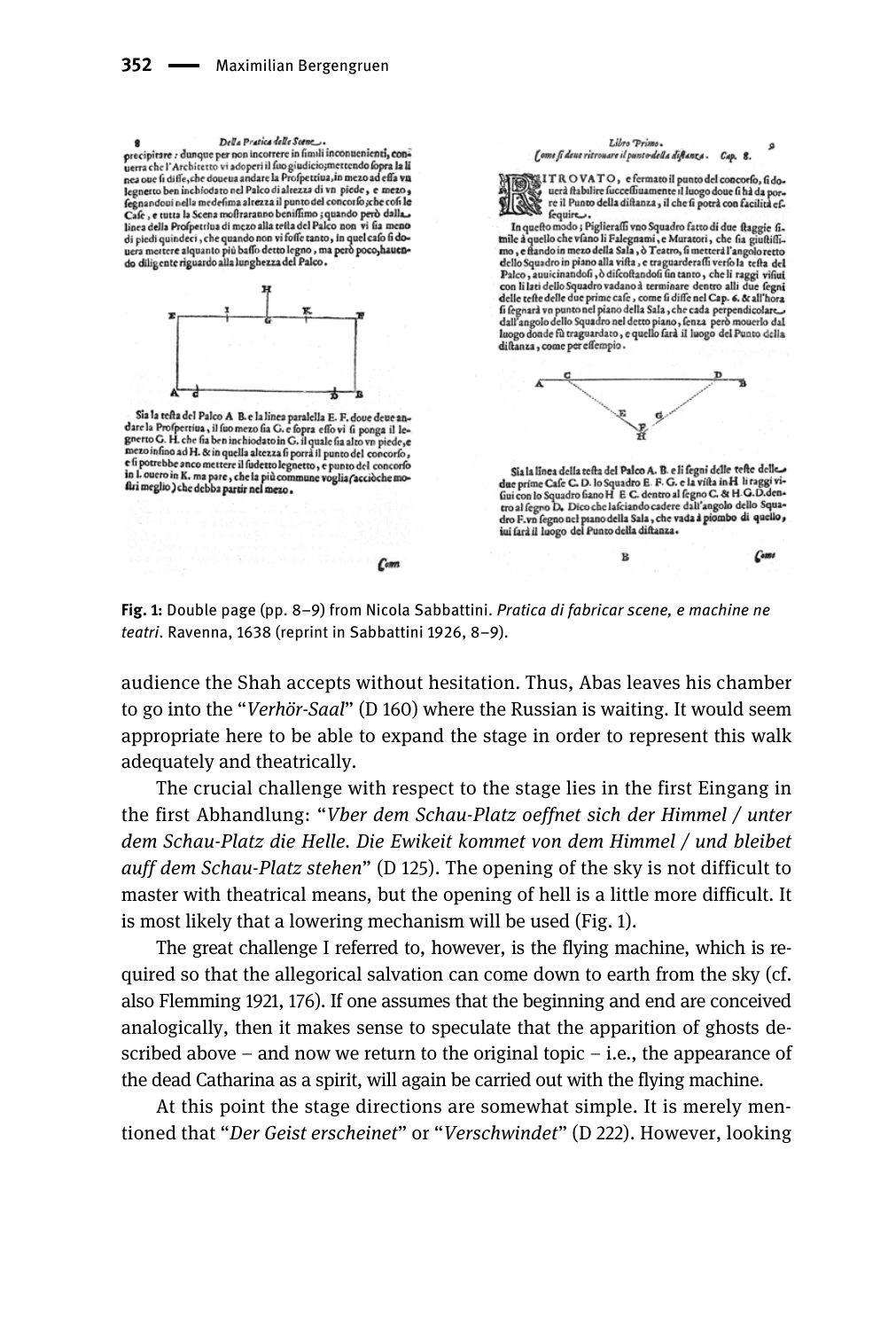

Fig. 2: Catharina von Georgien: 5th Abhandlung, final scene (Gryphius 1991, 928).

at an admittedly idealized graphical rendition of the scene (i.e., not necessarily reflecting the theater in all its technical disposition), the thesis of the second appropriation of the flying machine can certainly be further supported (Fig. 2).

Two flying machines frame the scene changes on the open stage. Through this, Catharina's exceptional position becomes apparent: with her martyrdom and death, she reaches a god-like position, and thus she herself represents a minor salvation. Consequently, she reaches a position where she can consider her situation *sub specie aeternitatis*. Thus, Catharina could also say, with the words of eternity (and Gryphius, who here plagiarized himself): "Was dieser baut: bricht jener Morgen ein! | Wo itzt Paläste stehn | Wird künfftig nichts als Graß und Wiese seyn" (D 126, v. 27–29).<sup>16</sup>

<sup>16</sup> Cf. also Schings 1968, 40. It is a variation of the well-known verses from Vanitas, vanitatum, et omnia vanitas (Gryphius 1963, 7–8).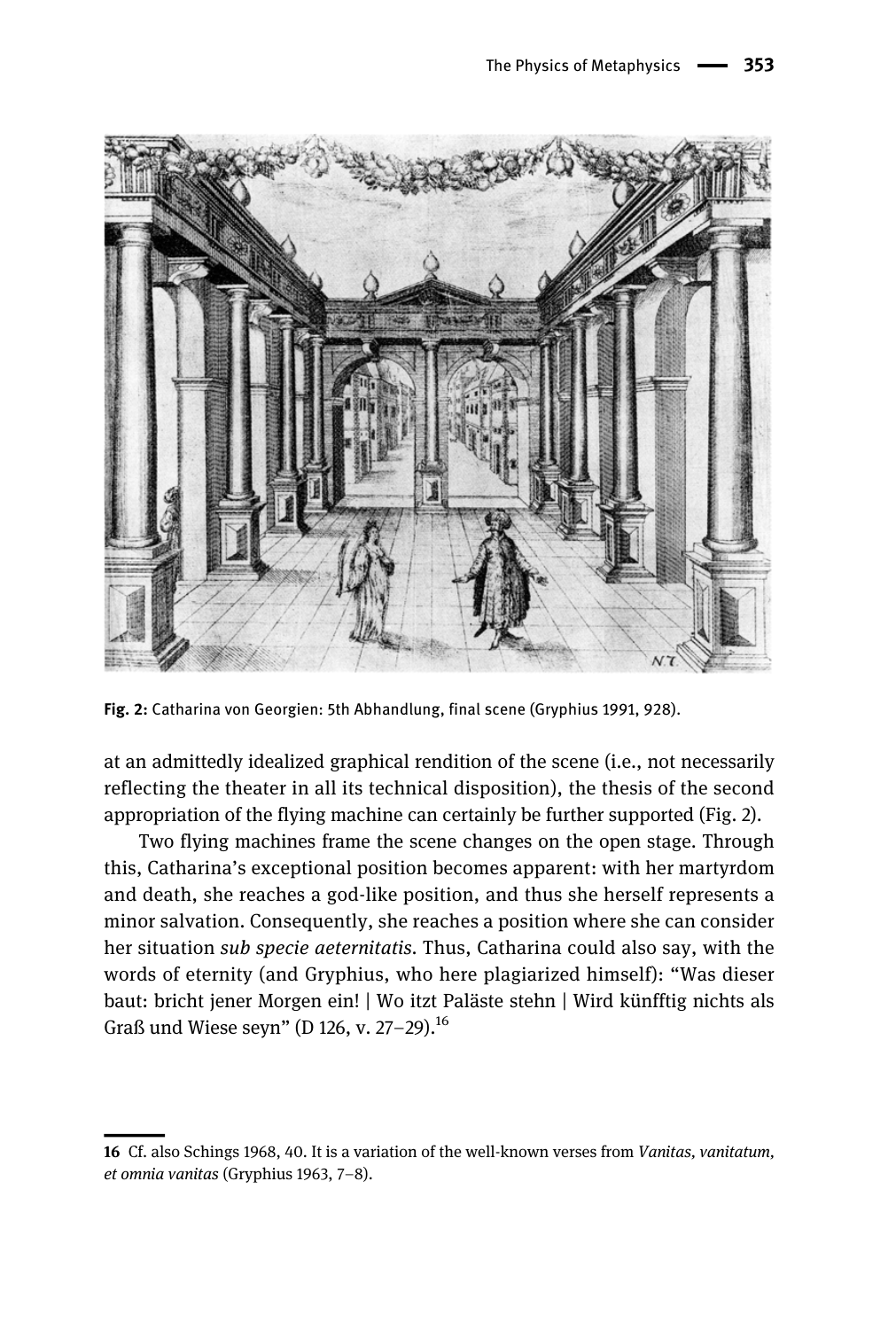#### 5 Physics of metaphysics

Thus far the study has illustrated two results. First of all, the ghosts in Gyphius' works are, in a different way than is intended in Luther's theology, not a mouthpiece of the devil, but rather one of the divine spirit. They have the task of proclaiming future judgements with a certain performative force (whether these judgements are always appropriate is another question which can not be dealt with here). Second, for these particular apparitions of ghosts (and only for them) Gryphius draws from the entire technical repertoire available to the German Baroque stage in addition to the Telari based transformation stage, namely the flying machine as well as the lifting and lowering platforms. Benjamin's statement that the Baroque "Bühne" has its "Gott" in "der Machination" (Benjamin 1991, 261; cf. also Kaminski 1998, 118) is apparently also especially valid for ghosts.

It can thus be claimed that in the dramas of Gryphius there is a direct connection between the highest metaphysical messages and the highest achievements in theater technique. It is self-evident that the effect-oriented scenes containing ghosts were selected by Gryphius not least because they had only been possible on stage at a theater school for a short time.<sup>17</sup> The metaphysical messages (or at least their representations) are particularly dependent on their technical feasibility.

And what is technically possible in the theater is indirectly related to the level of physical knowledge – in this case, from optics and mechanics before Newton. The changes on the Baroque stage in comparison to the Renaissance stage belong exactly to this realm: illusionary thinking is optically perfected and the mechanical movability of the stage is taken to an extreme (Brauneck 1993, Vol. II, 13–27).

Let us begin with the basics of mechanics in stagecraft: a recent study on pre-Newtonian mechanics has pointed out that in early modern times, mechanics was part of natural philosophy. Traditionally, there is a more theoretical line, which refers back to Archimedes, and a more practical one which is based on Hero of Alexandria. Beyond natural philosophy, however, there is a third line of mechanics based on the practical experience gained from the construction of machines (cf. Laird and Roux 2008, 3 and 9).

This third line of mechanics, not theoretical-practical but rather practicalpractical, is of central importance for the theater. Independent of theoretical developments in mechanics, practical knowledge on lifting machines, which originated in antiquity, has nonetheless existed since the Renaissance, regarding for instance pulleys, chains and chain gear, as well as the leverage principle. Paradigmatically,

<sup>17</sup> On the relationship of Gryphius to the theater stage, cf. Müller 1967, 37.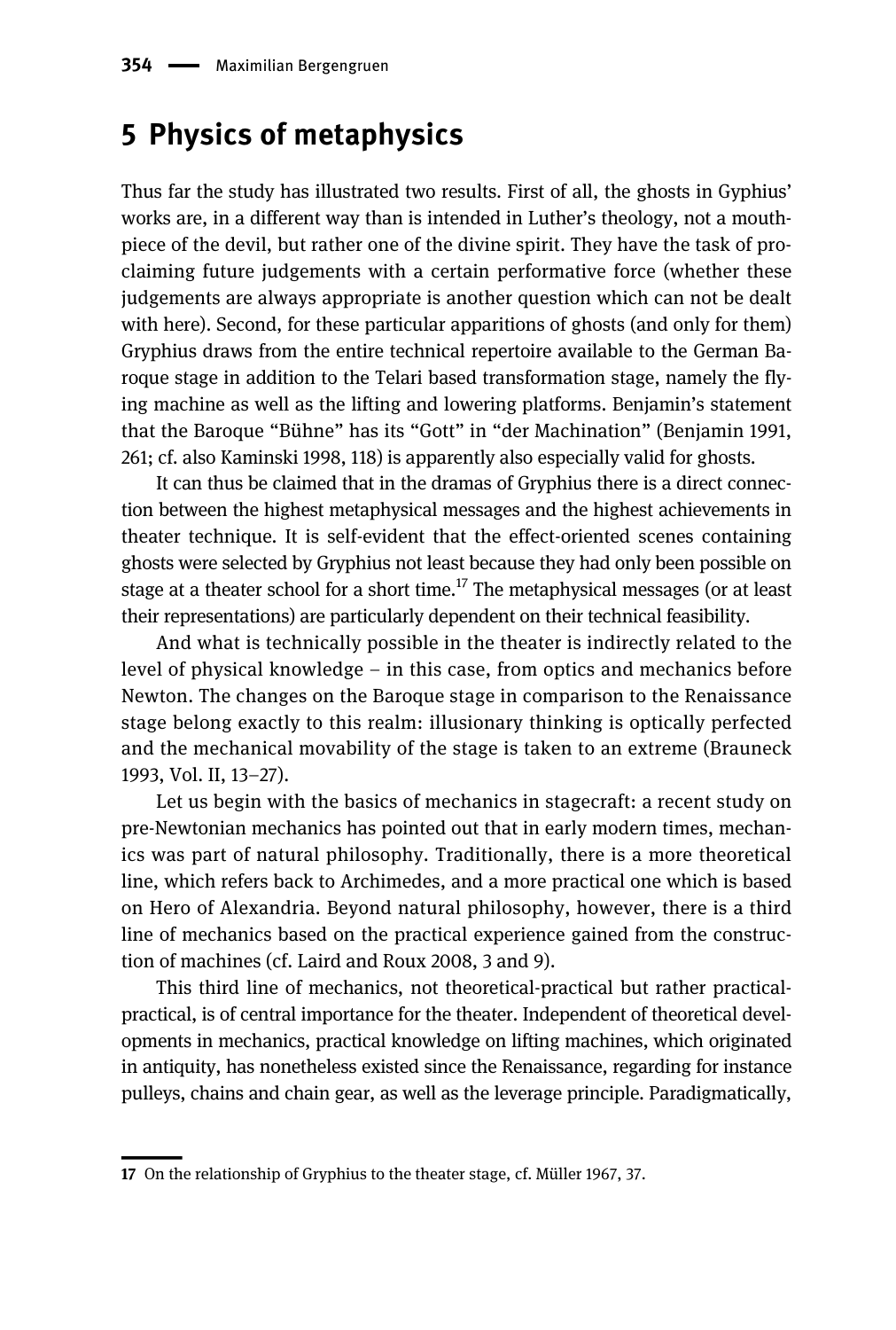this knowledge can be identified in Leonardo da Vinci's notes (cf. Maschat 1989, 236 et passim).

This is also and specifically valid for stagecraft in the late Renaissance and Baroque periods. One can for instance recognize this in the Pratica di Fabricar Scene by the famous stage designer and architect Nicola Sabbatini. As an artist engineer,<sup>18</sup> Sabbatini possesses fundamental knowledge in optics and mechanics, which he gained from his teacher, the mathematician Guido Ubaldo (cf. Brauneck 1993, Vol. II, 17), and also expounds in his book. This knowledge, however, is applied merely with respect to effect. As Sabbatini discusses in the last chapter of his Pratica, which addresses "Von der Leichtigkeit der Praxis," he wants exclusively to achieve "Bewunderung und Entzücken" in the audience (Sabbatini 1926, 277). Ergo: practical physics, not for theory but only for the moment of the effect.



Fig. 3: Catharina von Georgien: Prologue (Gryphius 1991, 928).

<sup>18</sup> On this concept, see Maschat 1989, 17.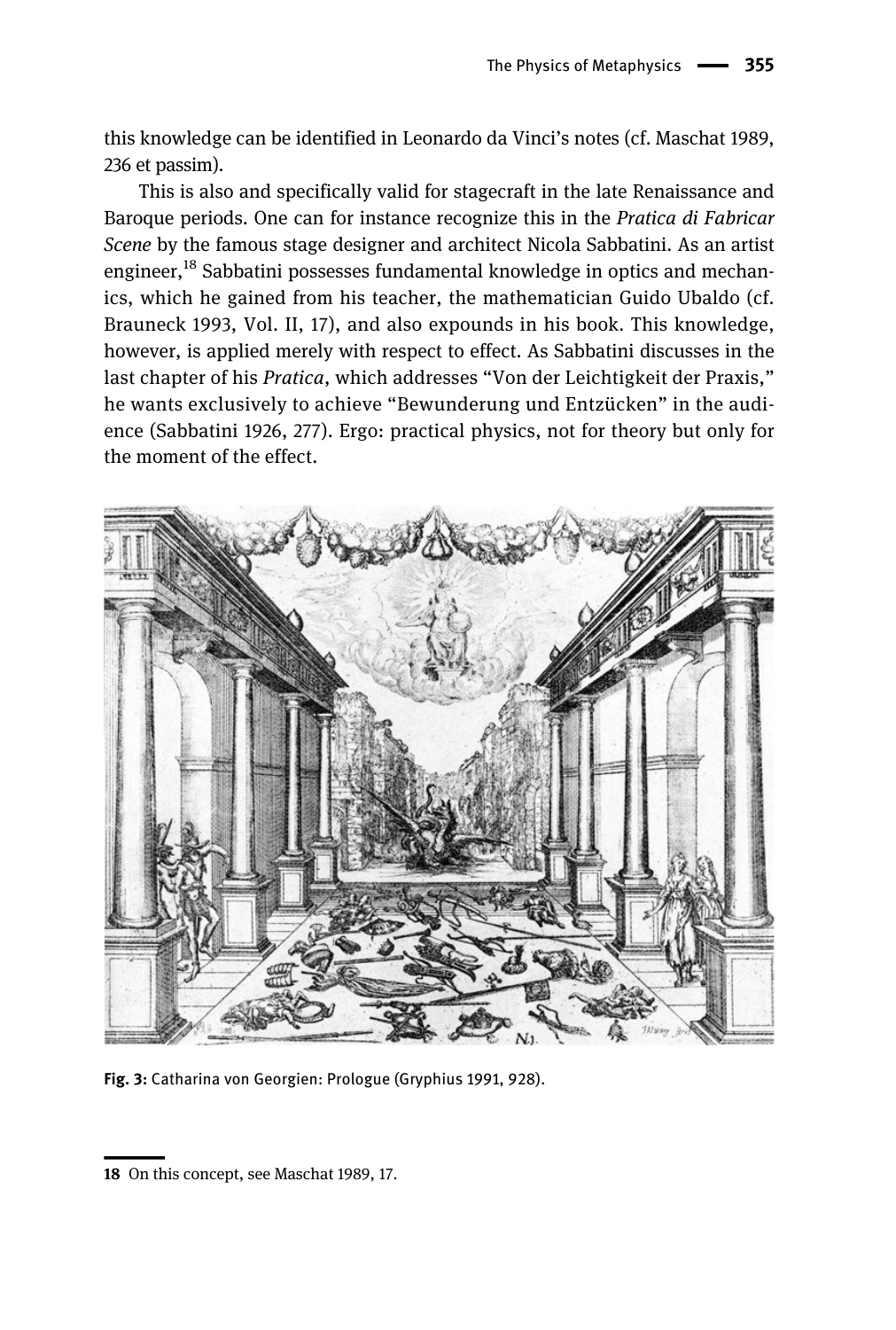The same goes for optics as a basis of stagecraft. With the *camera obscura* the Renaissance developed a model of the human eve.<sup>19</sup> And this model is further tested in the theater, and placed in the limelight in exactly that kind of theater which, as Sabbatini writes, places the "Fürsten" at the "Entfernungspunkt," as he calls it (Fig. 3) (Sabbattini 1926, 206; cf. Brauneck 2012, 133), i.e., at the particular point where the *phantasmagoria*, using Panofsky's words, of the "einzigen und unbewegten Auge[s]" (Panofsky 1980, 101) has its place as an outlet of perspectival presentation. The only correct perspective of the stage illusion is thus from the prince's point of view (even if the late Renaissance stage distanced itself from the principle of the central perspective for the benefit of the on-stage performance) (cf. Brauneck 1993, Vol. I, 465). The perception from the prince's seat – or, in the words of Ulrike Hass, the drama of seeing (Hass 2005) – is consequently reconstructed anew in the theater.

It is not surprising in this respect if new theater technique at that time is compared to "Magie" (D'Aubignac 1971 [1715], 322; cf. also Schütz 1984, 92). In the late Renaissance and Baroque periods magic, especially the Magia naturalis or later Magia artificialis, is the realm where the great natural philosophical and metaphysical projects of the Renaissance are transferred into the technical. With his *Magia naturalis* Giambattista della Porta<sup>20</sup> for instance developed an exact description of the camera obscura and subsequently a pre-Newtonian school of seeing. The same would apply to the Jesuits Kircher and Schott and their model for converting the *Magia naturalis*.<sup>21</sup>

The use of magic points to the fact that for authors like Porta this early form of optics – as in mechanics – was not a theory of seeing, but rather a practice of seeing, a practice which serves the purpose of creating an illusion, something to which the concept of magic refers (at least at this late point in time). A fortiori theater concerns itself not only with heaven and hell, but also and specifically with the question of how to represent heaven and "wie man eine Hölle darstellen kann" (Sabbatini 1926, 238), i.e., with effects in practice.

In order to formulate a conclusion: the contemporary practical physics mentioned here, in this case in the field of mechanics and optics, is, for literature (at least the theater), just as important, if not more so, than the theoretical physics with which authors of literary works are able to engage in discourse. The physical-technical arts of creating illusions are the performative basis for each and every reflection on theater and for the writing of texts for theater.

<sup>19</sup> Cf. Schmitz 1981, 124, using Leonardo as an example.

<sup>20</sup> On Porta, cf. Schmitz 1981–1995, Vol. I, 135–138.

<sup>21</sup> On Kircher, especially his understanding of nature and technology, cf. Leinkauf 1993, 41–55.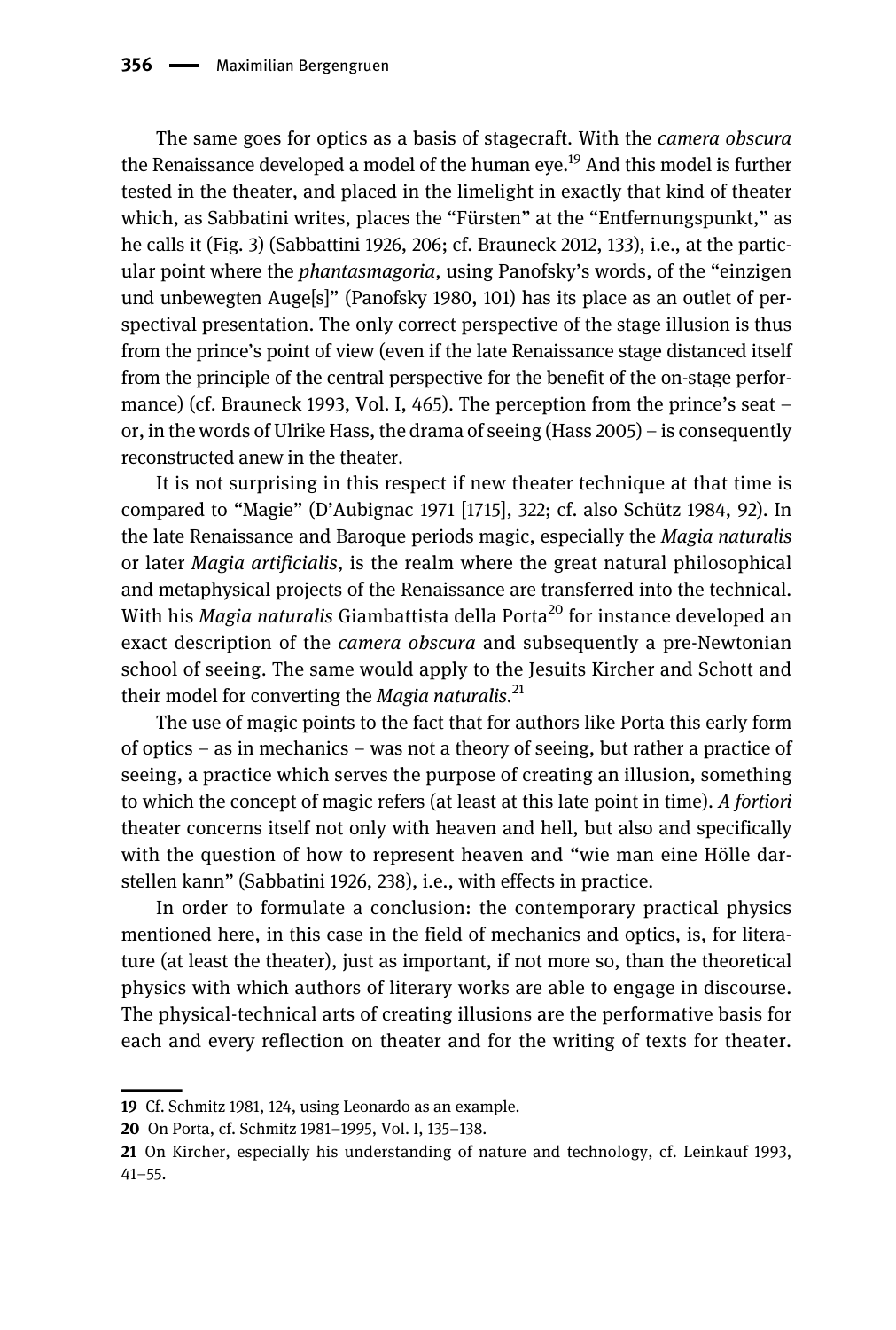However, they are also helpful in developing structure for literature, since they pre-invent in a mechanical and optical manner what literature in its medium also strives toward: the art of creating illusions and the means of presenting these creations of illusions as such.

### Reference List

- D'Aubignac, Francois Hédelin. La pratique du théâtre und andere Schriften zur doctrine classique. Ed. Hans-Jörg Neuschäfer. Munich: Fink, 1971 [1715].
- Benjamin, Walter. "Ursprung des deutschen Trauerspiels." Gesammelte Schriften. Eds. Rolf Tiedemann and Hermann Schweppenhäuser. Vol. I.3. Frankfurt a. M.: Suhrkamp, 1991.
- Bergengruen, Maximilian. "'Also sind wir in Christo nur einer': 'Menschheit' als theologisches Fundament soziozentrierter Mystik (Eckhart, Tauler, Böhme)." Poetica 28 (2006): 61–90.
- Bergengruen, Maximilian. "Warum Frauen mit dem Teufel schlafen, Männer hingegen mit ihm Verträge abschließen wollen: Diabolische Figurenlehre in Harsdörffers 'Schau-Plätzen.'" Dynamische Figuren: Gestalten der Zeit im Barock. Eds. Joel B. Lande and Robert Suter. Freiburg i. Br.: Rombach, 2013.
- Berghaus, Günter. Die Quellen zu Andreas Gryphius' Trauerspiel "Carolus Stuardus": Studien zur Entstehung eines historisch-politischen Märtyrerdramas der Barockzeit. Tübingen: Niemeyer, 1984.
- Bogner, Ralf Georg. "Die Not der Lüge: Konfessionelle Differenzen in der Bewertung der unwahren Rede am Beispiel von Andreas Gryphius' Trauerspiel Catharina von Georgien." Daphnis 28 (1999): 595–611.
- Borgstedt, Thomas. "Angst, Irrtum und Reue in der Märtyrertragödie: Andreas Gryphius' Catharina von Georgien vor dem Hintergrund von Vondels Maeghden und Corneilles Polyeucte Martyr." Daphnis 28 (1999): 563–594.
- Borgstedt, Thomas. "Andreas Gryphius, Catharina von Georgien: Poetische Sakralisierung und Horror des Politischen." Interpretationen: Dramen vom Barock bis zur Aufklärung. Ed. Hans Pörnbacher. Stuttgart: Reclam, 2000. 37–66.
- Brauneck, Manfred. Europas Theater: 2500 Jahre Geschichte eine Einführung. Reinbek bei Hamburg: Rowohlt Taschenbuch, 2012.
- Brauneck, Manfred. Die Welt als Bühne: Geschichte des europäischen Theaters. 6 vols. Stuttgart and Weimar: Metzler, 1993.
- Buse, Adolf (ed.). Catechismus Romanus/Der Römische Katechismus, nach dem Beschlusse des Concils von Trient für die Pfarrer auf Befehl Papstes Pius des Fünften herausgegeben. Transl. Wilhelm Smets. Vol 1. Bielefeld and Leipzig: Velhagen and Klasing, 1867.
- Campe, Rüdiger. "Theater der Institution: Gryphius' Trauerspiele Leo Armenius, Catharina von Georgien, Carolus Stuardus und Papinianus." Konfigurationen der Macht in der frühen Neuzeit. Eds. Roland Galle and Rudolf Behrens. Heidelberg: Winter, 2000. 257–287.
- Eggers Werner. Wirklichkeit und Wahrheit im Trauerspiel von Andreas Gryphius. Heidelberg: Winter, 1967.
- Feger, Hans. "Zeit und Angst: Gryphius Catharina von Georgien und die Weltbejahung bei Luther." Studien zur Literatur des 17. Jahrhunderts: Gedenkschrift für Gerhard Spellerberg (1937–1996). Ed. Hans Feger. Amsterdam: Rodopi, 1997. 71–100.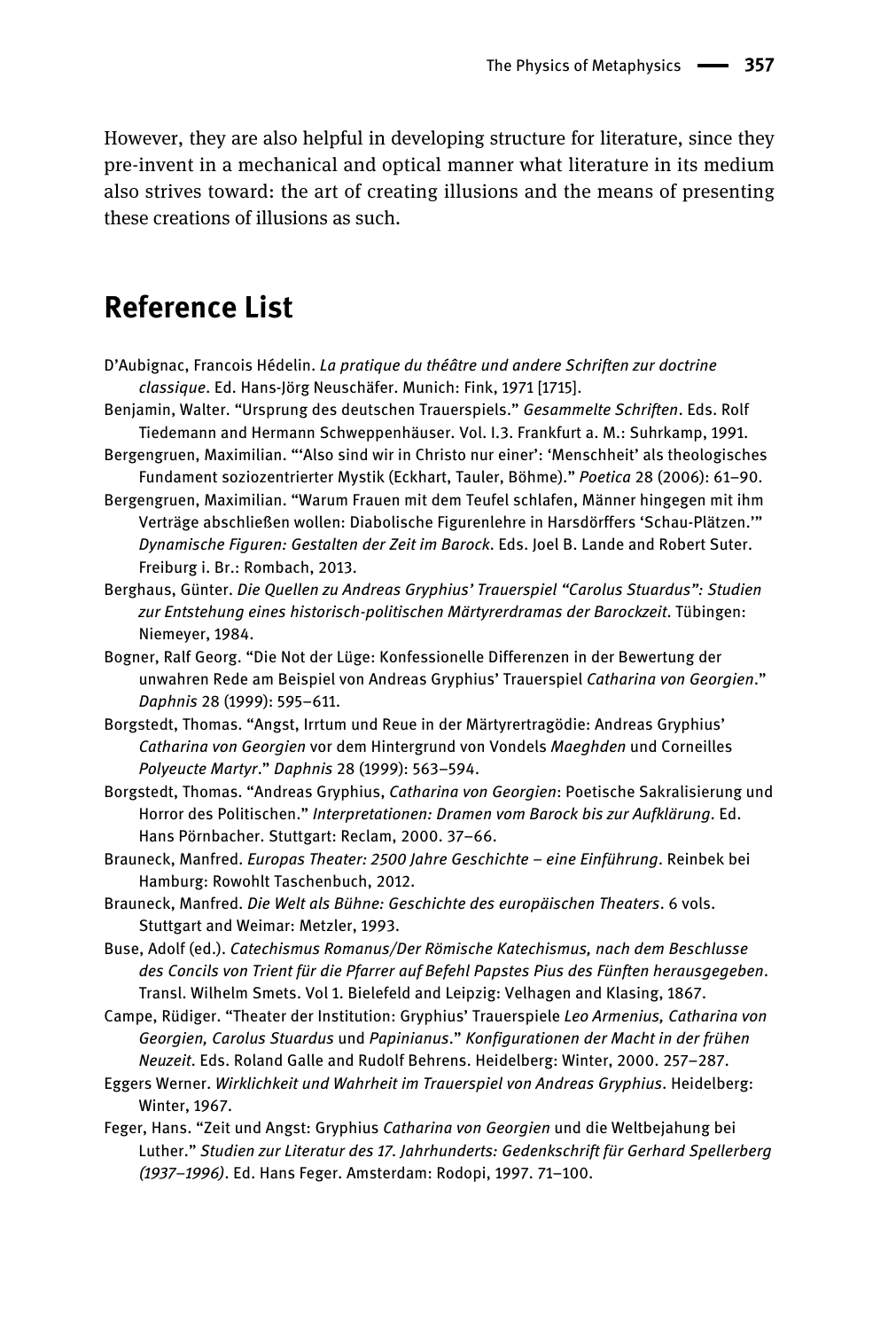Fleming, Willi. Andreas Gryphius und die Bühne. Halle: Niemeyer, 1921.

- Grimm, Reinhold. "Hugo Peter, der Ketzerchor und die Religion: Zur Deutung des Carolus Stuardus von Gryphius." The Germanic Review 61 (1986): 3–10.
- Gryphius, Andreas. Gesamtausgabe der deutschsprachigen Werke. Ed. Marian Szyrocki. Vol. I. Tübingen: Niemeyer, 1963.
- Gryphius, Andreas. Dramen. Ed. Eberhard Mannack. Frankfurt a. M.: Deutscher Klassiker Verlag, 1991.

Habersetzer, Karl-Heinz. Politische Typologie und dramatisches Exemplum: Studien zum historisch-ästhetischen Horizont des barocken Trauerspiels am Beispiel von Andreas Gryphius' Carolus Stuardus und Papinianus. Stuttgart: Metzler, 1985.

Hass, Ulrike. Drama des Sehens: Auge, Blick und Bühnenform. Munich: Fink, 2005.

Kaminski, Nicola. Andreas Gryphius. Stuttgart: Reclam, 1998.

Kantorowicz, Ernst H. The King's Two Bodies: A Study in Mediaeval Political Theology. Princeton: Princeton University Press, 1997.

Laird, Walter Roy, and Sophie Roux (eds.). Mechanics and Natural Philosophy before the Scientific Revolution. Dordrecht: Springer, 2008.

Leinkauf, Thomas. Mundus combinatus: Studien zur Struktur der barocken Universalwissenschaft am Beispiel Athanasius Kirchers SJ (1602–1680). Berlin: Akademie, 1993.

- Loos, Helmut. "Catharina von Georgien: Unio mystica und virtus heroica: Leitbegriffe einer Interpretation." Daphnis 28 (1999): 691–727.
- Luther, Martin. Werke: Kritische Gesamtausgabe. Weimarer edition. Vol. X.2. Ed. Ulrich Köpf. Weimar: Böhlau, 1907.
- Mahlmann-Bauer, Barbara. "Grimmelshausens Gespenster." Simpliciana 26 (2004): 105–141.

Marcus Aurelius. The Meditations of the Emperor Marcus Antoninus. Ed. and Transl. Arthur S. L. Farquharson. Vol. I. Oxford: Clarendon Press, 1944.

- Maschat, Herbert. Leonardo da Vinci und die Technik der Renaissance. Munich: Profil, 1989.
- McGinn, Bernard. Die Mystik im Abendland. Transl. Wolfgang Scheuermann. Freiburg i. Br.: Herder, 1996.
- Müller, Othmar. Drama und Bühne in den Trauerspielen von Andreas Gryphius und Daniel Caspar von Lohenstein. Zurich: F. Gegenbauer, 1967.
- Nestle, Wilhelm. "Die Fabel des Menenius Agrippa." Klio 21 (1927): 350–360.

Niefanger, Dirk. Geschichtsdrama der Frühen Neuzeit: 1495–1773. Tübingen: Niemeyer, 2005. Neuber, Wolfgang. "Die Theologie der Geister in der Frühen Neuzeit." Gespenster:

Erscheinungen – Medien – Theorien. Eds. Moritz Baßler, et al. Würzburg: Königshausen & Neumann, 2005. 25–34.

Ohly, Friedrich. Hohelied-Studien: Grundzüge einer Geschichte der Hoheliedauslegung des Abendlandes bis um 1200. Wiesbaden: Steiner, 1958.

Panofsky, Erwin. "Die Perspektive als 'symbolische Form.'" Aufsätze zu Grundfragen der Kunstwissenschaft. Eds. Hariolf Oberer and Egon Verheyen. Berlin: Volker Spiess, 1980. 99–167.

Parente, James A. Religious Drama and the Humanist Tradition: Christian Theater in Germany and in the Netherlands; 1500–1680. Leiden: Brill, 1987.

Petronius. The Satyricon. Ed. and Transl. Patrick G. Walsh. Oxford: Clarendon Press, 1996.

Petronius. Satyricon reliquiae: Petronii Arbitri Satyricon Reliquiae: Satirae. Ed. Konrad Müller. 4th ed. Munich: De Gruyter, 2003.